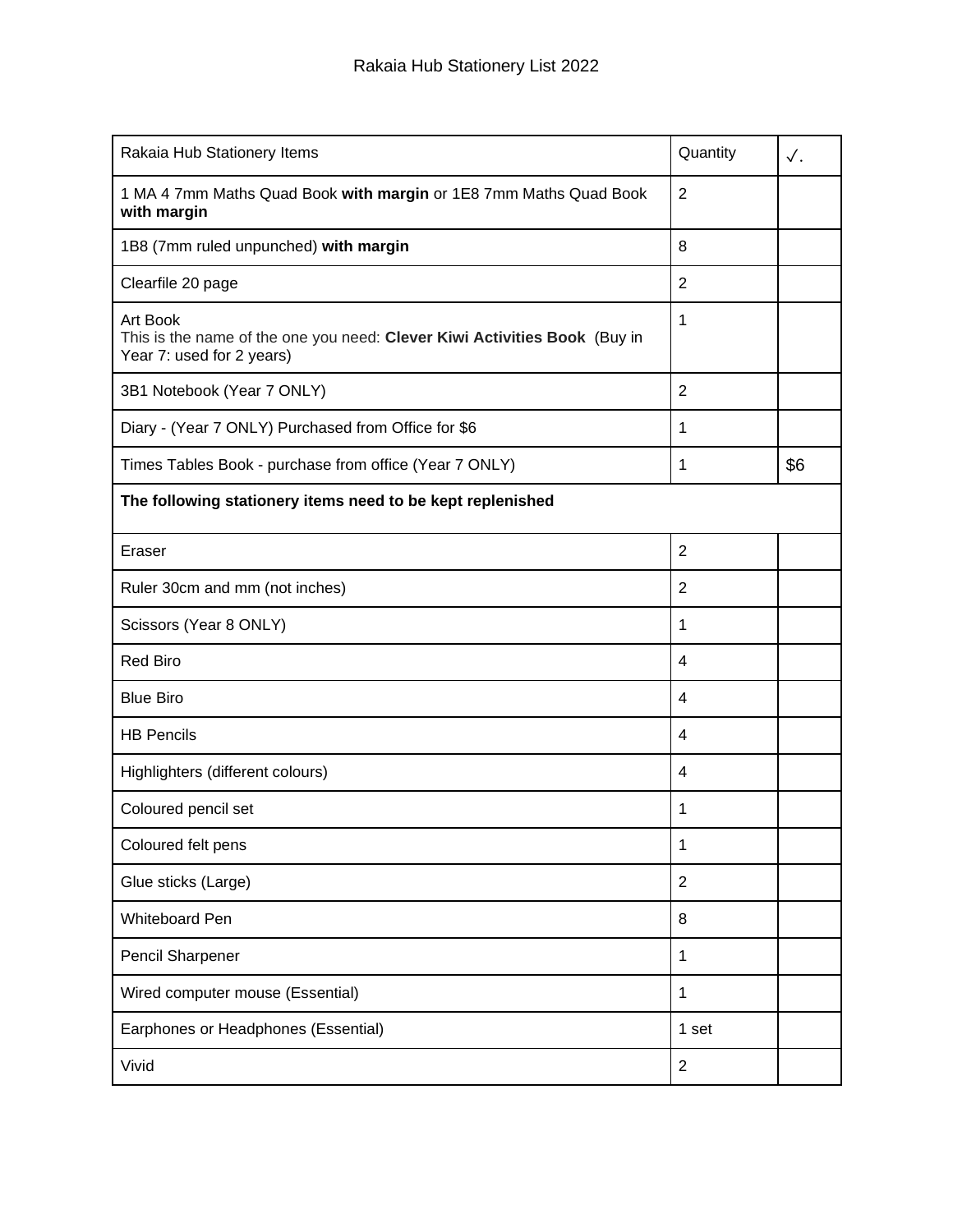| Items                                                                                    | Quantity       | $\checkmark$ . |  |  |
|------------------------------------------------------------------------------------------|----------------|----------------|--|--|
| 1 MA4 7mm Maths Quad Book with margin or 1E8 7mm Maths Quad<br>Book with margin          | $\overline{2}$ |                |  |  |
| Maths Basic Facts (Year 7 only) - Available from school                                  | 1              | \$6.00         |  |  |
| 1B8 (7mm ruled, unpunched) with margin                                                   | 5              |                |  |  |
| A4 refill pad                                                                            | 1              |                |  |  |
| 3B1 Notebook                                                                             | $\overline{2}$ |                |  |  |
| Clearfile 20 page                                                                        | 3              |                |  |  |
| Art book (Covers both Year 7 and 8) It is called : Clever Kiwi<br><b>Activities Book</b> | 1              |                |  |  |
| USB wired computer mouse (recommended)                                                   | 1              |                |  |  |
| Earphones                                                                                | 1 set          |                |  |  |
| The following stationery items need to be kept replenished                               |                |                |  |  |
| Eraser                                                                                   | $\overline{2}$ |                |  |  |
| Ruler 30cm                                                                               | 1              |                |  |  |
| <b>Red Biro</b>                                                                          | 4              |                |  |  |
| <b>Blue Biro</b>                                                                         | 4              |                |  |  |
| <b>HB Pencils</b>                                                                        | 4              |                |  |  |
| Highlighter                                                                              | 1              |                |  |  |
| Coloured pencil set                                                                      | 1              |                |  |  |
| Glue sticks (Large)                                                                      | $\overline{2}$ |                |  |  |
| Tissues (one box)                                                                        | 1              |                |  |  |
| <b>Pencil Sharpener</b>                                                                  | $\mathbf{1}$   |                |  |  |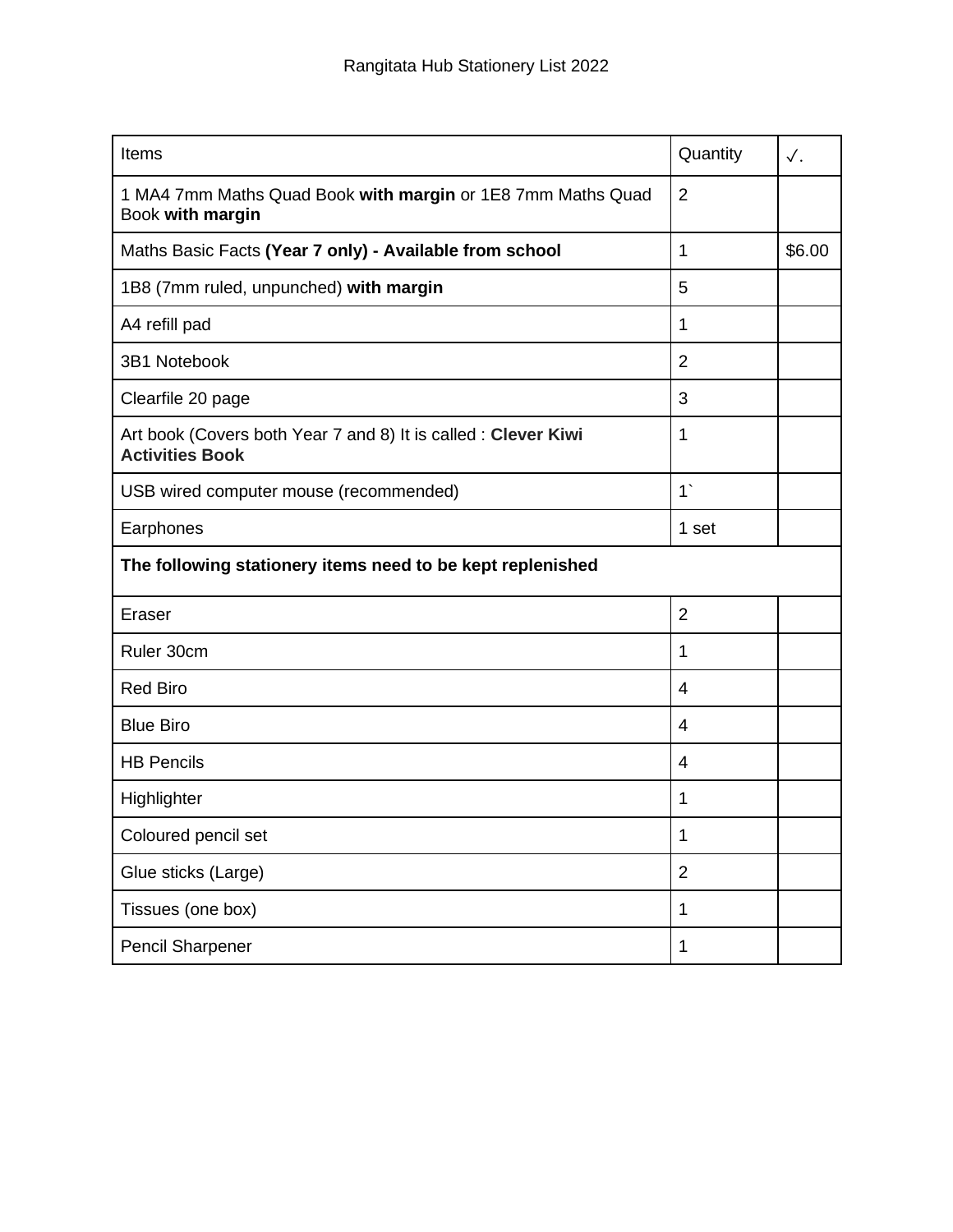| Items                                                                                                      | Quantity       | ✓.     |  |  |
|------------------------------------------------------------------------------------------------------------|----------------|--------|--|--|
| 1 MA4 7mm Maths Quad Book with margin or 1E8 Maths Quad Book<br>with margin                                | 2              |        |  |  |
| 1B8 (7mm ruled, unpunched) with margin                                                                     | 6              |        |  |  |
| 3B1 Notebook                                                                                               | $\overline{2}$ |        |  |  |
| Clearfile 20 page                                                                                          | $\overline{2}$ |        |  |  |
| Art book (Only buy in Yr7 or new in Yr8 - it lasts two years)<br>It is called: Clever Kiwi Activities Book | 1              |        |  |  |
| Maths Basic Facts book - Available from the school office (Yr 7's<br>only $?$ )                            | 1              | \$6.00 |  |  |
| Computer mouse                                                                                             | 1              |        |  |  |
| Earphones                                                                                                  | 1 set          |        |  |  |
| Coloured felt pens and / or pencils                                                                        | Optional       |        |  |  |
| <b>Scissors</b>                                                                                            | 1              |        |  |  |
| <b>Pencil Sharpener</b>                                                                                    | 1              |        |  |  |
| <b>Whiteboard Pen</b>                                                                                      | $\overline{2}$ |        |  |  |
| Glue sticks (Large)                                                                                        | $\overline{2}$ |        |  |  |
| Highlighters (different colours)                                                                           | $\overline{2}$ |        |  |  |
| Ruler 30cm                                                                                                 | 1              |        |  |  |
| The following stationery items need to be kept replenished                                                 |                |        |  |  |
| Eraser                                                                                                     | $\overline{2}$ |        |  |  |
| <b>Red Biro</b>                                                                                            | 4              |        |  |  |
| <b>Blue Biro</b>                                                                                           | 4              |        |  |  |
| <b>HB Pencils</b>                                                                                          | 4              |        |  |  |